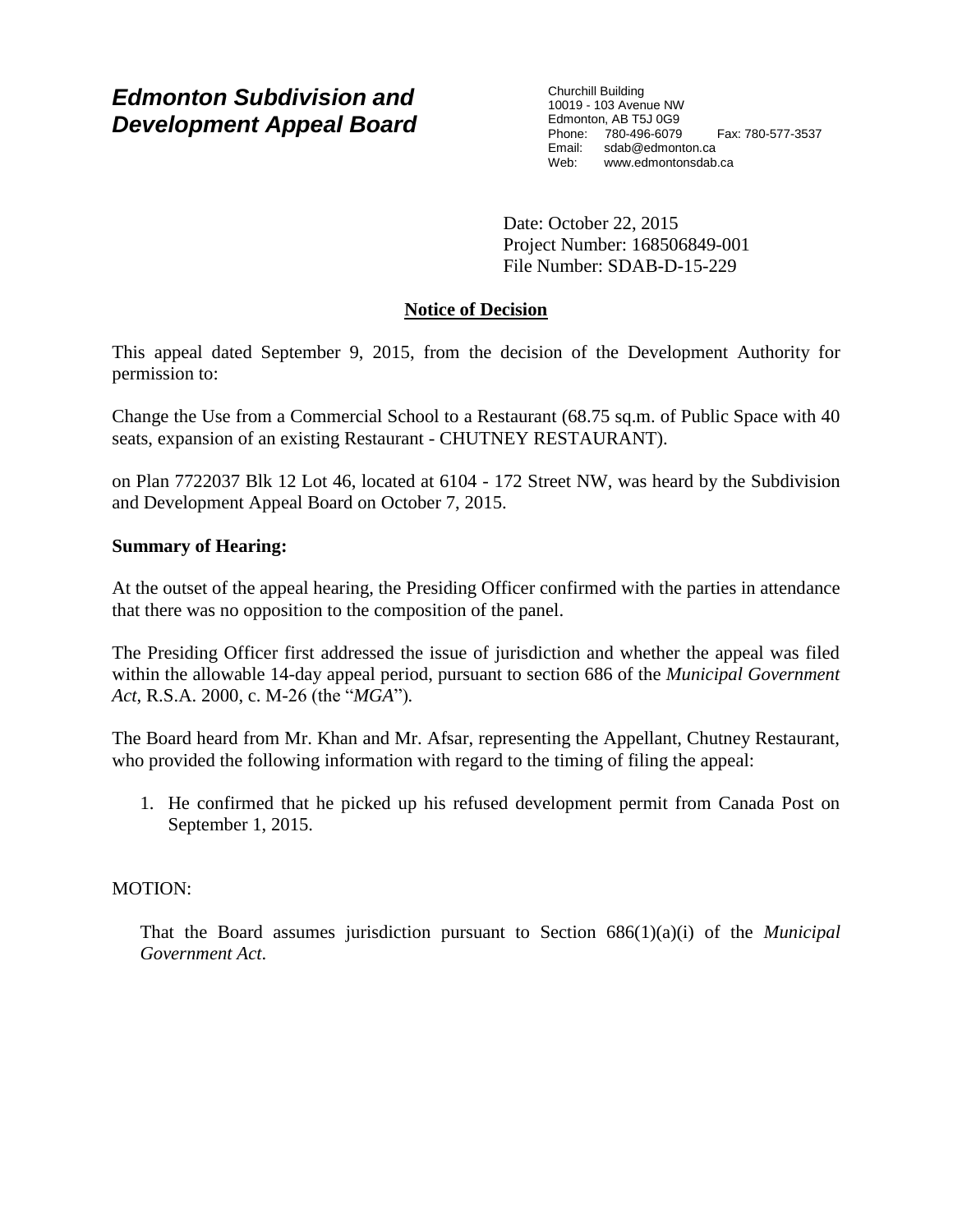### REASONS FOR DECISION:

The Board finds the following:

- 1. The Development Authority's decision was made on August 13, 2015. The appeal was filed on September 9, 2015.
- 2. A Canada Post confirmation indicated that delivery of the refused permit was received on September 1, 2015.
- 3. Based on the evidence provided, the Board determined the Appellant was notified of the refusal of the development permit on September 1, 2015 and filed the appeal on September 9, 2015. Therefore, pursuant to section 686(1)(a)(i) of the *MGA*, the appeal was filed within the allowable 14 days.

The Board heard an appeal of the decision of the Development Authority to refuse an application to change the Use from a Commercial School to a Restaurant (68.75 sq.m. of Public Space with 40 seats, expansion of an existing Restaurant - CHUTNEY RESTAURANT), located at 6104 - 172 Street NW. The subject Site is zoned DC2.697 Site Specific Development Control Provision. The development permit was refused because of a deficiency in the overall number of required vehicular parking spaces.

Prior to the hearing the following information was provided to the Board, copies of which are on file:

- A written submission received from Sustainable Development;
- A copy of a Canada Post confirmation;
- A copy of an email between Development Officers;
- A copy of an email from the Development Officer; and
- An on-line response from the Lessard Community League in opposition to the proposed development.

The Board heard from Mr. Khan and Mr. Afsar, both representing the Appellant, Chutney Restaurant, who together made the following points:

- 1. They took over the business a few years ago and need more space and applied for a development permit for additional seating.
- 2. In their opinion, there is sufficient on-site parking, which will not be an issue outside the prayer time for the Mosque.
- 3. The restaurant is open until 10:00 p.m. but is closed during the prayer time.
- 4. The restaurant does not serve liquor as it is family-oriented.
- 5. They provided the Board with 22 photographs of the subject Site showing the typical parking lot during the times of the week outside of the prayer times, marked "Exhibit A".

In response to questions by the Board, Mr. Khan and Mr. Afsar provided the following information: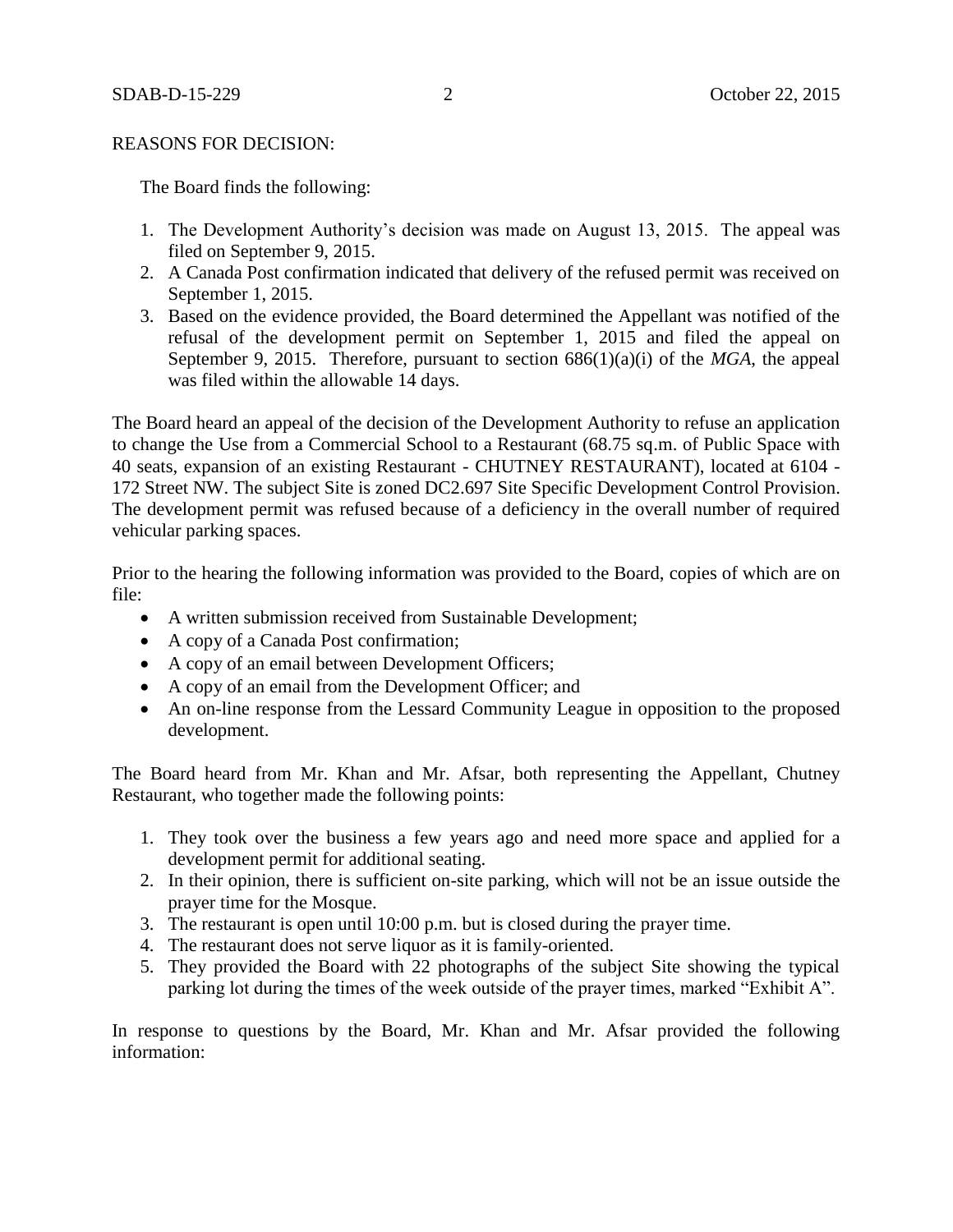- 1. The restaurant is closed on Mondays, open on Tuesdays, Wednesday, and Thursday, 11:30 a.m. to 8:30 p.m. and open Saturday and Sunday 10:00 a.m. to 10:00 p.m.
- 2. The restaurant is open on Fridays from 11:30 a.m. to 10:00 p.m. but closed during the prayer time.
- 3. The Friday prayer is approximately one hour but varies on start time depending on the time of year.
- 4. The restaurant operating hours is outside of the previous development permit approved times; however they were not aware of the previous development permit and the conditions of approval.
- 5. They provided the Board with a copy of a Memorandum from Transportation Services marked "Exhibit B" and highlighted that Transportation Services had no objection to the parking deficiency.

The Board then heard from Ms. Li, representing Sustainable Development, who was accompanied by Mr. Kowal, who together provided the following information in response to questions by the Board:

- 1. They clarified that the green area shown on the Site Plan identifies only the public space used in the parking calculations.
- 2. With regard to the two calculations, they stated that they tried to reflect the overall Site requirement based on the Uses and tenants as well as trying to be consistent with the approved variances that have been granted to date.
- 3. When considering the overall parking calculation, the hours of operation of the Uses is not always considered.
- 4. In reviewing development permit applications, they could not give consideration to the operating hours of the various businesses as it is not addressed in the Zoning Bylaw and if hours of operation were stipulated as a condition of approval, it could then become a Bylaw Enforcement issue.
- 5. This property has received several complaints over the years regarding parking.
- 6. They clarified the difference in parking calculation for the change of Use and stated that they relied on the Parking Schedule in Section 54 of the Edmonton Zoning Bylaw as the parking requirements were not addressed in the DC2.697 Site Specific Development Control Provision as the DC2 refers to Sections 310.4 and 310.5 of the Edmonton Zoning Bylaw.
- 7. They clarified which plans were used in their decision as the original floor plan that was submitted at the time of the application was out of date and not to scale. They had requested more information from the Appellant and a revised floor plan was submitted.
- 8. They met with the Appellant on two occasions to provide direction on the application.
- 9. They confirmed that portions of the new development permit cover space that was previously a commercial school.
- 10. They clarified that the two calculations were due to the different Uses on the commercial Site and the entire Site calculation.
- 11. With regard to the parking justification by the Appellant, they stated that it refers to the subject on-site attendance at a specific time and that the Appellant's timeline did not include Friday prayers at the Mosque.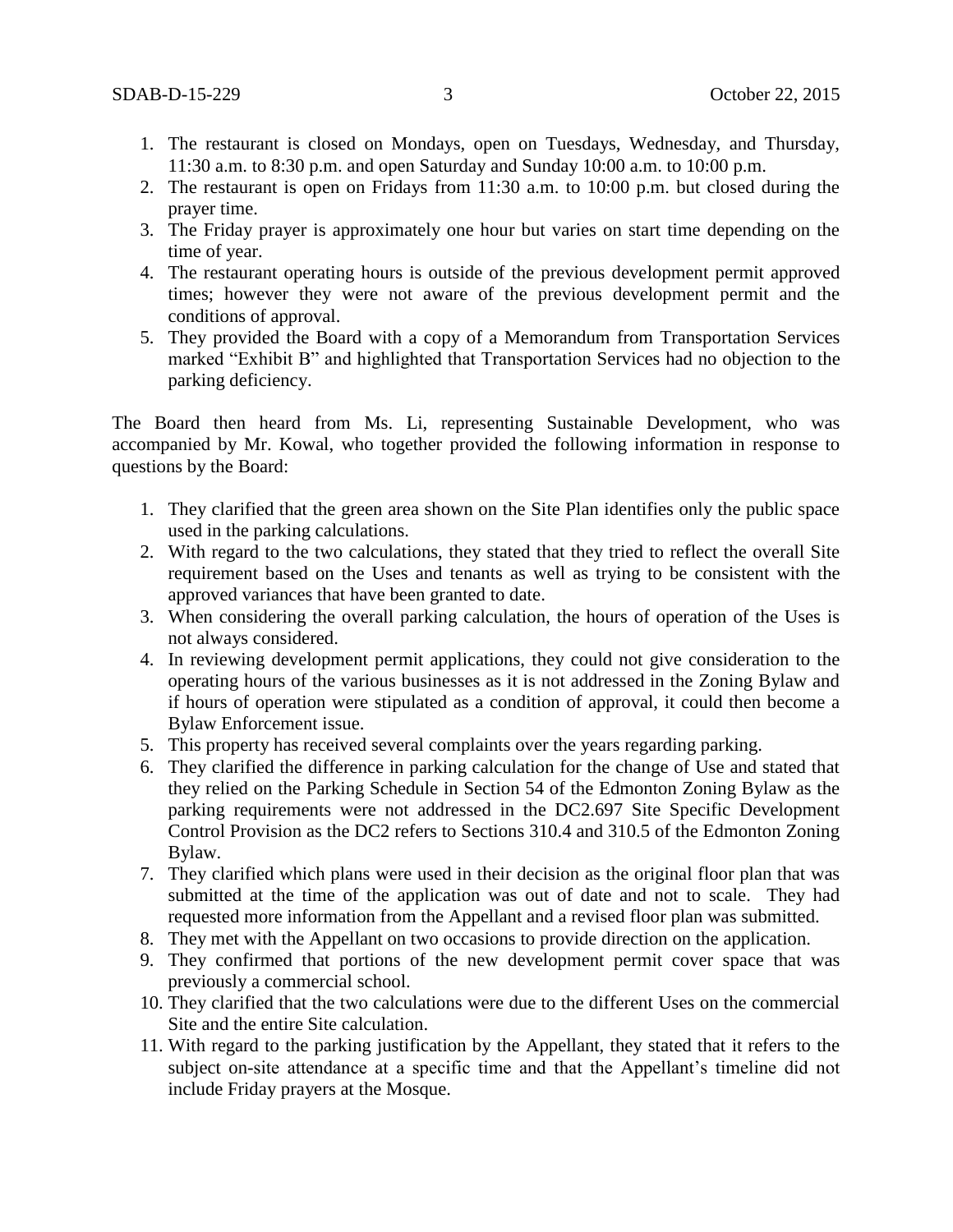- 12. They stated that Transportation Services' review is based on information provided by the Appellant and that Transportation Services did not visit the subject Site.
- 13. With regard to where the hours of operation were taken from, they stated that they were taken from the on-site signage and there was no indication that the restaurant was closed during Friday prayers.
- 14. They confirmed that the development permit would be refused even if the hours of operation were amended to ensure the restaurant would be closed during prayers.
- **15.** With regard to the parking calculation justification, they stated that there are several variances on the subject Site for parking. Given the number of parking complaints on file, the granting of any additional parking variances for this Site will have a negative impact on the neighbourhood

The Board then heard from Mr. Rogerville, representing the Lessard Community League, who made the following points:

- 1. He clarified that the Compliance Order issued for the subject Site was related to the Mosque with regard to the number of people in attendance.
- 2. He confirmed that traffic accessing the subject Site on Fridays is a concern; however, traffic in the neighourhood is also a concern.
- 3. On-street parking is an issue during Fridays and other holidays. In his opinion, the parking lot is often full in addition to the Friday prayer times.
- 4. A Bylaw Enforcement Officer and two Police Officers are regularly at the subject Site issuing tickets.

In rebuttal, Mr. Khan and Mr. Afsar made the following points:

- 1. The previous owner did not inform them of the hours of operation on the original development permit.
- 2. With regard to the parking concerns, the peak parking occurs on Fridays for one hour and during the Ramadan holiday.
- 3. The restaurant is closed during the prayer time, which varies depending on the time of the year.
- 4. They referenced the original plans submitted, marked "Exhibit C" and the original restaurant configuration from the previous development permit, marked "Exhibit D".
- 5. The provided the Board with a layout of the whole development, marked "Exhibit E".

### **Decision:**

The appeal is ALLOWED and the decision of the Development Authority is REVOKED. The development is GRANTED as applied for to the Development Authority, and the deficiency of 23 on-site parking spaces (equivalent to a deficiency 11 on-site parking spaces taking into account all previously granted variances as outlined in the Development Authority's written submission) on the entire subject site be ALLOWED, subject to the following CONDITIONS: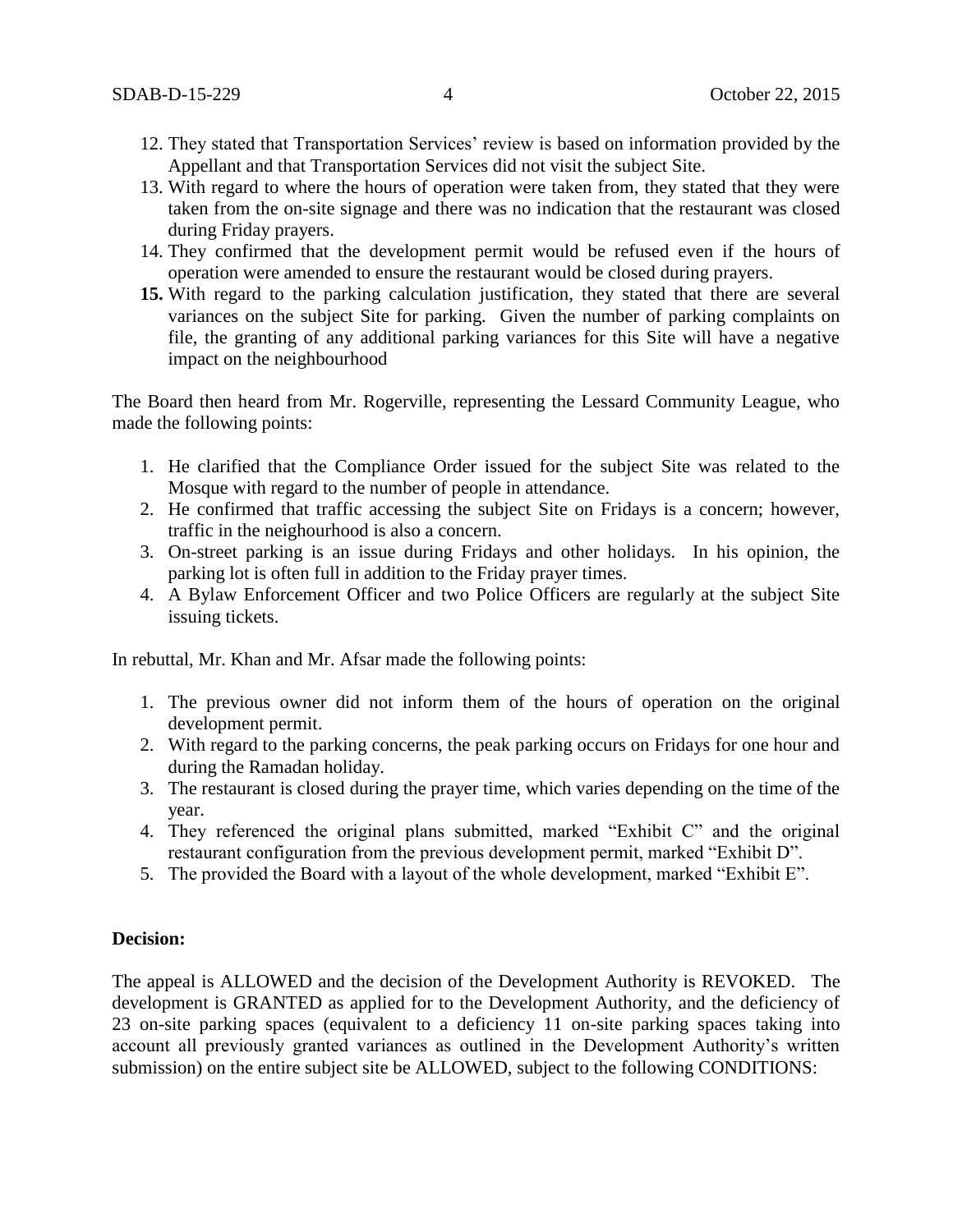- 1. No parking, loading, storage, trash collection, outdoor service or display area shall be permitted within a Setback. Loading, storage and trash collection areas shall be located to the rear or sides of the principal building and shall be screened from view from any adjacent Sites, public roadways or Light Rail Transit lines in accordance with the provisions of subsection 55.4 of this Bylaw. If the rear or sides of a Site are used for parking, an outdoor service display area or both, and abut a Residential Zone or a Lane serving a Residential Zone, such areas shall be screened in accordance with the provisions of subsection 55.4 of this Bylaw. Reference Section 310.4(7).
- 2. All required parking and loading facilities shall only be used for the purpose of accommodating the vehicles of clients, customers, employees, members, residents or visitors in connection with the building or Use for which the parking and loading facilities are provided, and the parking and loading facilities shall not be used for driveways, access or egress, commercial repair work, display, sale or storage of goods of any kind. Reference Section 54.1(1) (c).
- 3. Any outdoor lighting for any development shall be located and arranged so that no direct rays of light are directed at any adjoining properties, or interfere with the effectiveness of any traffic control devices. (Reference Section 51 of the Edmonton Zoning Bylaw 12800).

## NOTES:

- 1. The Development Permit shall NOT be valid unless and until the conditions of approval, save those of a continuing nature, have been fulfilled; and no notice of appeal from such approval has been served on the Subdivision and Development Appeal Board within the time period specified in subsection 21.1 (Ref. Section 17.1).
- 2. This Development Permit is not a Business Licence. A separate application must be made for a Business Licence.
- 3. Signs require separate Development Applications.
- 4. A Building Permit is required for any construction or change in use of a building. For a building permit, and prior to the Plans Examination review, you require construction drawings and the payment of fees. Please contact the 311 Call Centre for further information.
- 5. The City of Edmonton does not conduct independent environmental checks of land within the City. If you are concerned about the suitability of this property for any purpose, you should conduct your own tests and reviews. The City of Edmonton, in issuing this Development Permit, makes no representations and offers no warranties as to the suitability of the property for any purpose or as to the presence or absence of any environmental contaminants on the property.
- 6. An approved Development Permit means that the proposed development has been reviewed only against the provisions of the Edmonton Zoning Bylaw. It does not remove obligations to conform with other legislation, bylaws or land title instruments such as the Municipal Government Act, the ERCB Directive 079, the Edmonton Safety Codes Permit Bylaw or any caveats, covenants or easements that might be attached to the Site.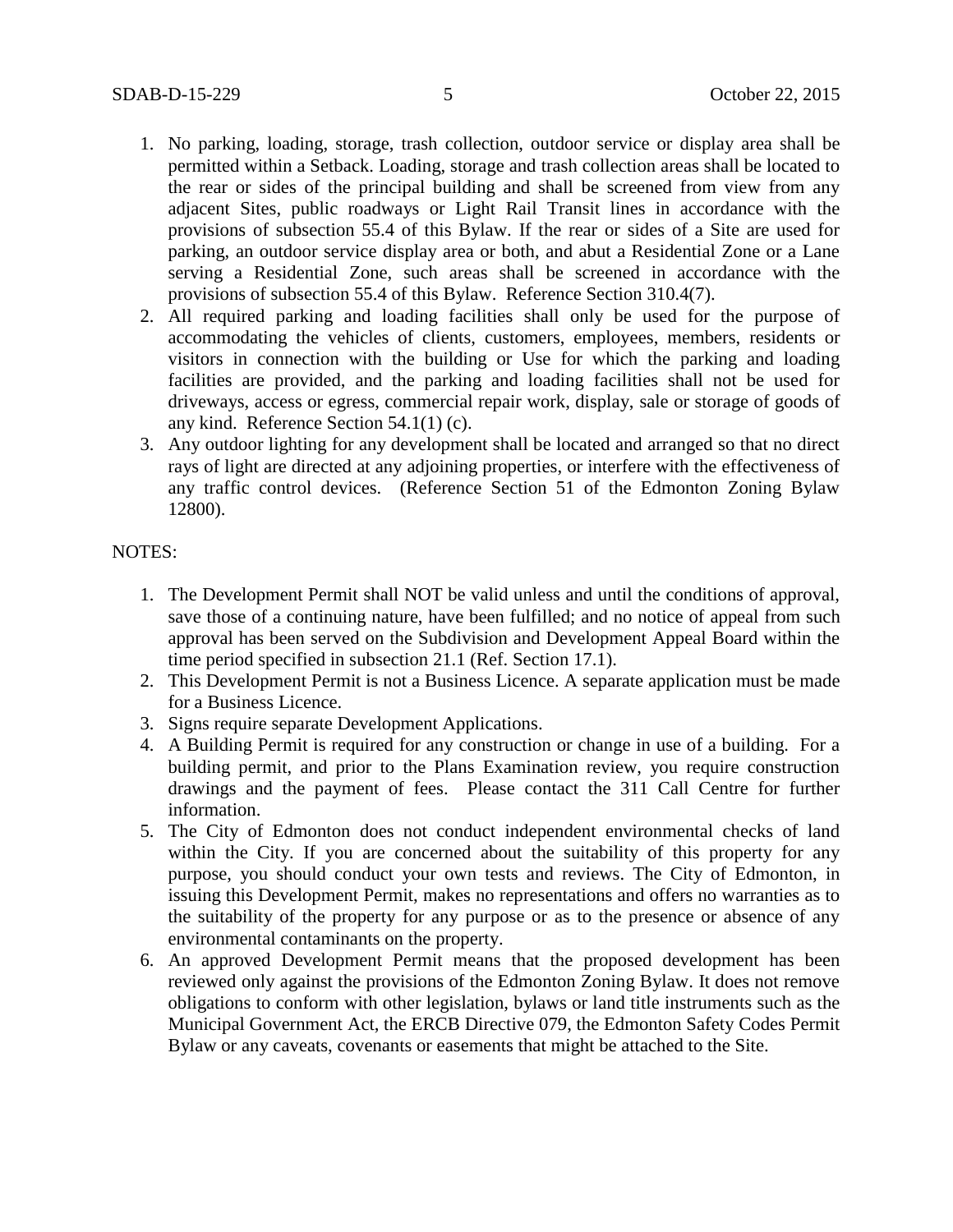### **Reasons for Decision:**

The Board finds the following:

- 1. The proposed development, a Minor Eating and Drinking Establishment, is a listed Use in the DC2.697 Site Specific Development Control Provision.
- 2. With regard to Section 641(4)(b) of the *Municipal Government Act*, the Board finds that the DC2.697 Site Specific Development Control Provision is silent on the subject of parking and; therefore, no direction has been provided to the Development Authority by City Council through this Site Specific Development Control Provision.
- 3. While the Board acknowledges the existence of parking issues at the subject Site during prayer service at the Religious Assembly Use, the Appellant cannot be held responsible for increasing these issues since the Board accepts the appellant's evidence that the operation of the restaurant is and will continue to be closed during those peak periods.
- 4. The Board acknowledges the concerns of the Community League with regard to parking; however, no evidence was provided indicating that these parking issues would be affected by the expansion of the proposed development.
- 5. Section 54.1(2)(h) of the Edmonton Zoning Bylaw states that in the case of the multiple Use of a Site, the Development Officer shall calculate the vehicular parking, Bicycle Parking and total off-street loading requirement for each individual Use and the total shall be deemed to be the required vehicular parking, Bicycle Parking or off-street loading for the Site, unless the applicant can demonstrate that there is complementary use of the parking or loading facilities which would warrant a reduction in the requirements. Where such reduction is made, this shall be considered a variance and the Development Officer shall state the reduction and the reasons for it on the Development Permit.
- 6. In assessing the parking requirement, the Development Authority is allowed to grant a variance based on different hours of operation for each business. The Development Authority failed to recognize the complementary Use to justify the parking.
- 7. Based on the evidence that the proposed development does not operate during periods of peak parking demand, the Board is satisfied the variance granted is justified.
- 8. Accordingly, the proposed development will not unduly interfere with the amenities of the neighbourhood, or materially interfere with or affect the use, enjoyment or value of neighbouring parcels of land.

## **Important Information for Applicant/Appellant**

- 1. This is not a Building Permit. A Building Permit must be obtained separately from the Sustainable Development Department, located on the  $5<sup>th</sup>$  Floor, 10250 – 101 Street, Edmonton.
- 2. Obtaining a Development Permit does not relieve you from complying with:
	- a) the requirements of the *Edmonton Zoning Bylaw*, insofar as those requirements have not been relaxed or varied by a decision of the Subdivision and Development Appeal Board,
	- b) the requirements of the *Alberta Safety Codes Act*,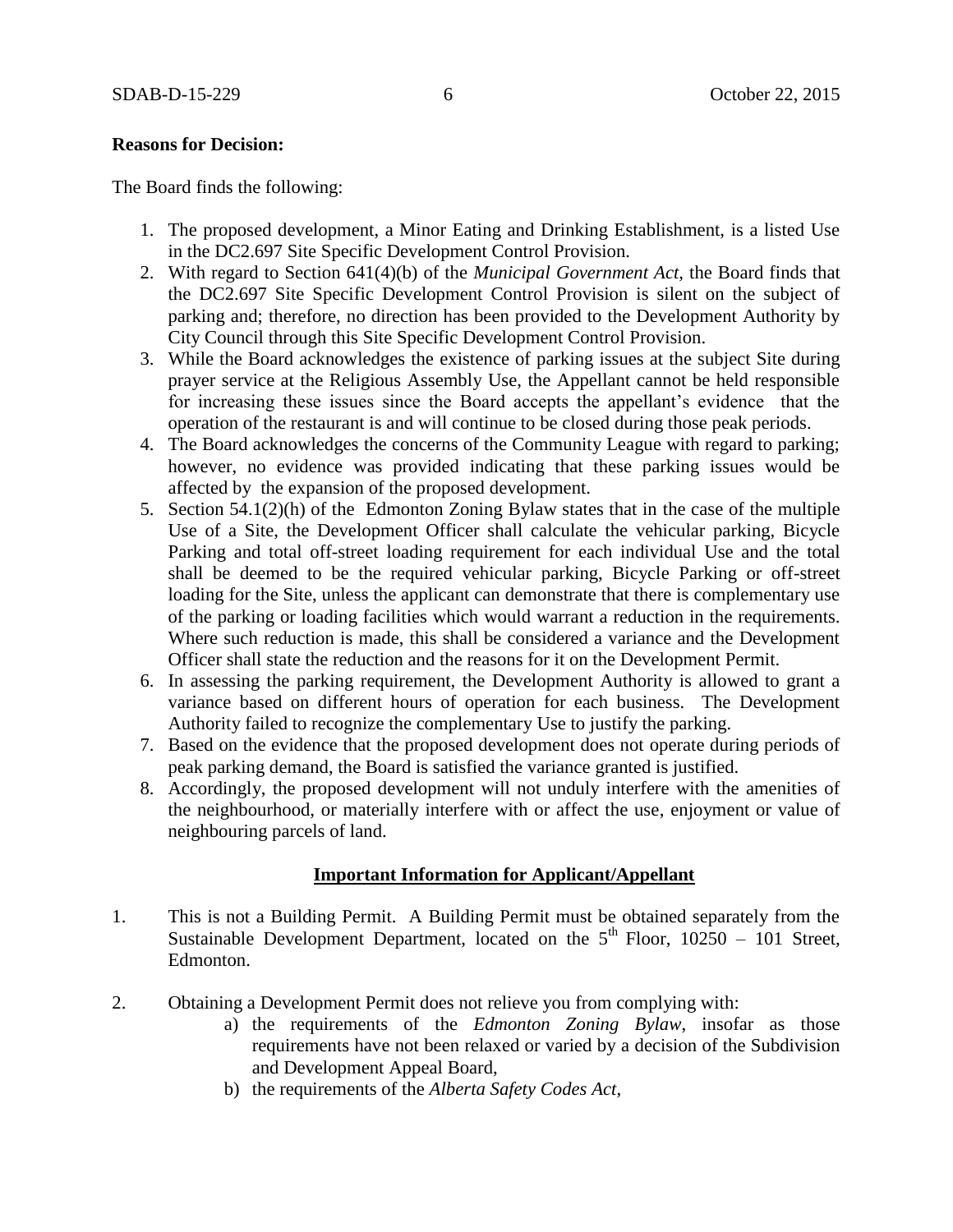- c) the *Alberta Regulation 204/207 – Safety Codes Act – Permit Regulation*,
- d) the requirements of any other appropriate federal, provincial or municipal legislation,
- e) the conditions of any caveat, covenant, easement or other instrument affecting a building or land.
- 3. When an application for a Development Permit has been approved by the Subdivision and Development Appeal Board, it shall not be valid unless and until any conditions of approval, save those of a continuing nature, have been fulfilled.
- 4. A Development Permit will expire in accordance to the provisions of Section 22 of the *Edmonton Zoning Bylaw, Bylaw 12800*, as amended.
- 5. This decision may be appealed to the Alberta Court of Appeal on a question of law or jurisdiction under Section 688 of the *Municipal Government Act*, R.S.A. 2000, c. M-26. If the Subdivision and Development Appeal Board is served with notice of an application for leave to appeal its decision, such notice shall operate to suspend the Development Permit.
- 6. When a decision on a Development Permit application has been rendered by the Subdivision and Development Appeal Board, the enforcement of that decision is carried out by the Sustainable Development Department, located on the 5th Floor, 10250 – 101 Street, Edmonton.

*NOTE: The City of Edmonton does not conduct independent environmental checks of land within the City. If you are concerned about the stability of this property for any purpose, you should conduct your own tests and reviews. The City of Edmonton, when issuing a development permit, makes no representations and offers no warranties as to the suitability of the property for any purpose or as to the presence or absence of any environmental contaminants on the property.*

> Mr. N. Somerville, Presiding Officer Subdivision and Development Appeal Board

CC: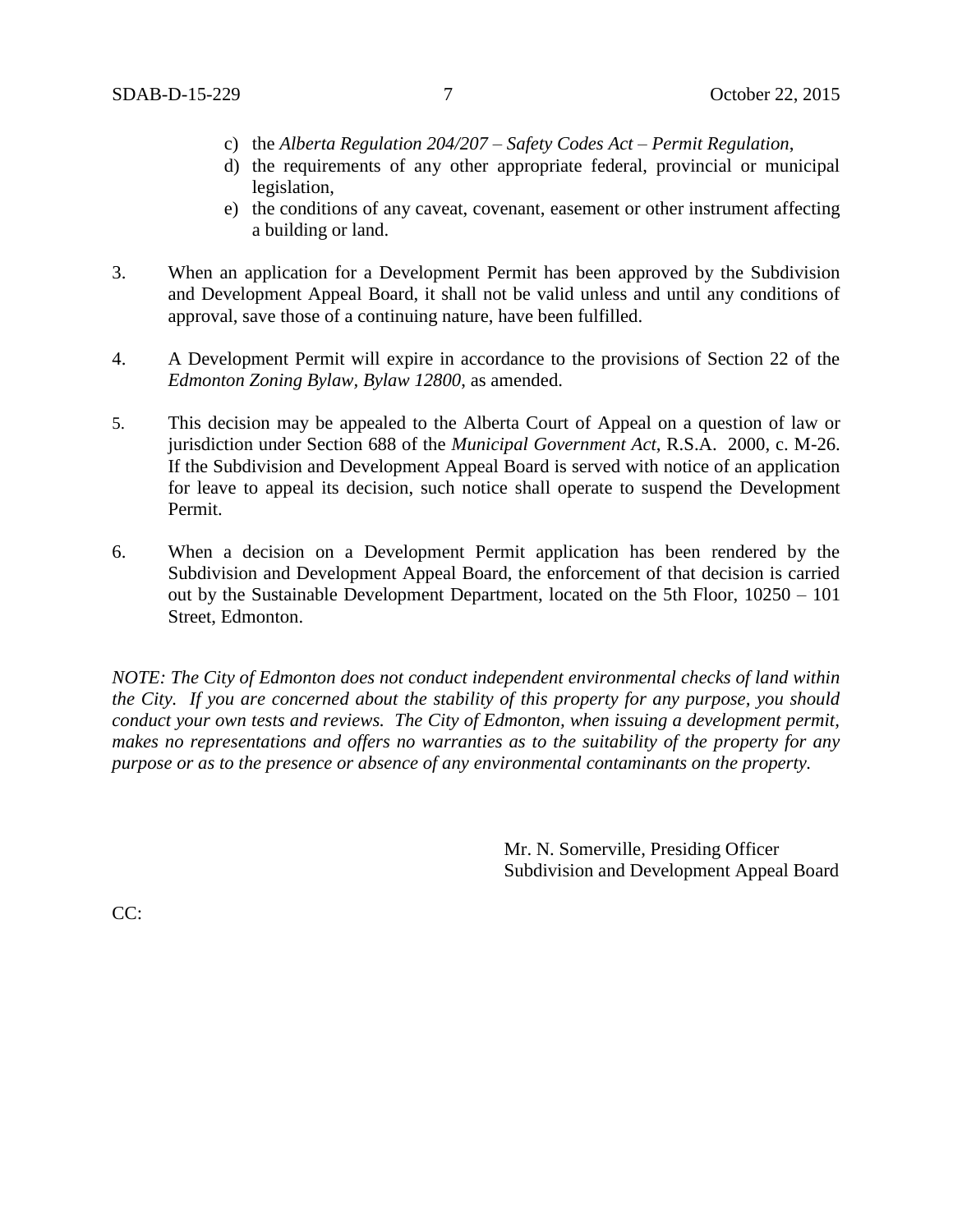*Edmonton Subdivision and Development Appeal Board*

Churchill Building 10019 - 103 Avenue NW Edmonton, AB T5J 0G9 Phone: 780-496-6079 Fax: 780-577-3537 Email: sdab@edmonton.ca<br>Web: www.edmonton.ca Web: www.edmontonsdab.ca

# **SDAB-D-15-230**

Application No. **146204539-007**

An appeal by Yan Yun Chen to Convert an existing Semi-detached House into 4 Dwellings of Apartment Housing, located at on Plan 7239AH Blk 6 Lot 13, located at 11135 - 127 Street NW, was **WITHDRAWN.**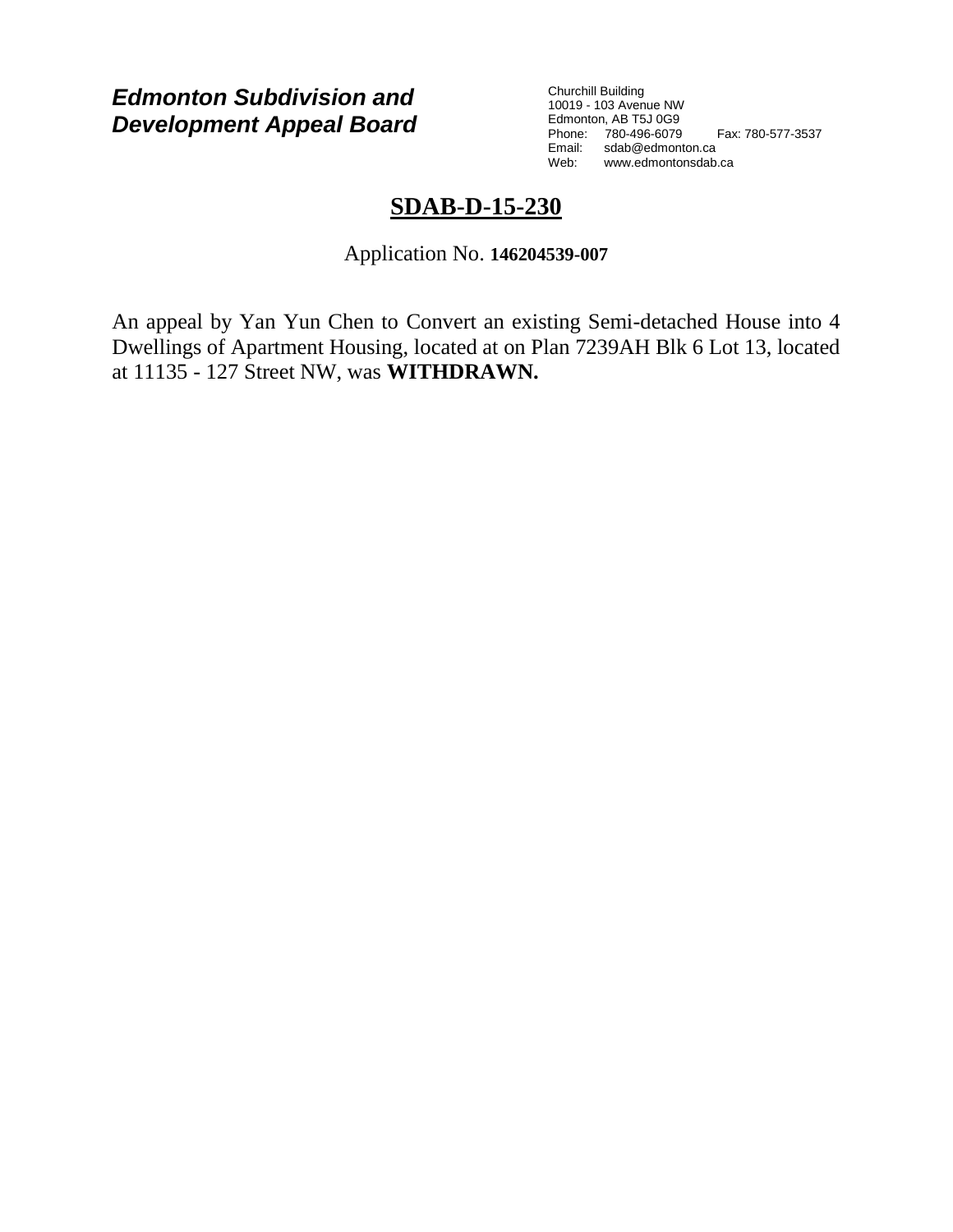# *Edmonton Subdivision and Development Appeal Board*

Churchill Building 10019 - 103 Avenue NW Edmonton, AB T5J 0G9 Phone: 780-496-6079 Fax: 780-577-3537 Email: sdab@edmonton.ca Web: www.edmontonsdab.ca

Date: October 22, 2015 Project Number: 169981523-001 File Number: SDAB-D-15-231

# **Notice of Decision**

This appeal dated September 11, 2015, from the decision of the Development Authority for permission to:

Construct 3 Dwellings of Apartment Housing

on Plan I23A Blk 160 Lot 20, located at 11041 - 84 Avenue NW, was heard by the Subdivision and Development Appeal Board on October 7, 2015.

# **Summary of Hearing:**

At the outset of the appeal hearing, the Presiding Officer confirmed with the parties in attendance that there was no opposition to the composition of the panel.

The appeal was filed on time, in accordance with Section 686 of the *Municipal Government Act*, R.S.A 2000, c. M-26.

The Board heard an appeal of the decision of the Development Authority to approve an application to construct 3 Dwellings of Apartment Housing, located at 11041 - 84 Avenue NW. The subject site is zoned DC1 Direct Development Control Provision.

The development was approved subject to conditions and variances granted in the minimum required Site Area; the minimum required Site Width; and the minimum required Side yard. The approved development permit application was subsequently appealed by the Garneau Community League.

Prior to the hearing the following information was provided to the Board, copies of which are on file:

- A written submission received from Sustainable Development;
- A copy of a letter from Fire Rescue Services;
- A copy of the Site Plan, Elevations, Floor Plans, and Cross Sections;
- A copy of a memorandum from Transportation Services;
- An on-line response in support of the proposed development; and
- A copy of a written submission from Legal Counsel for the Respondent.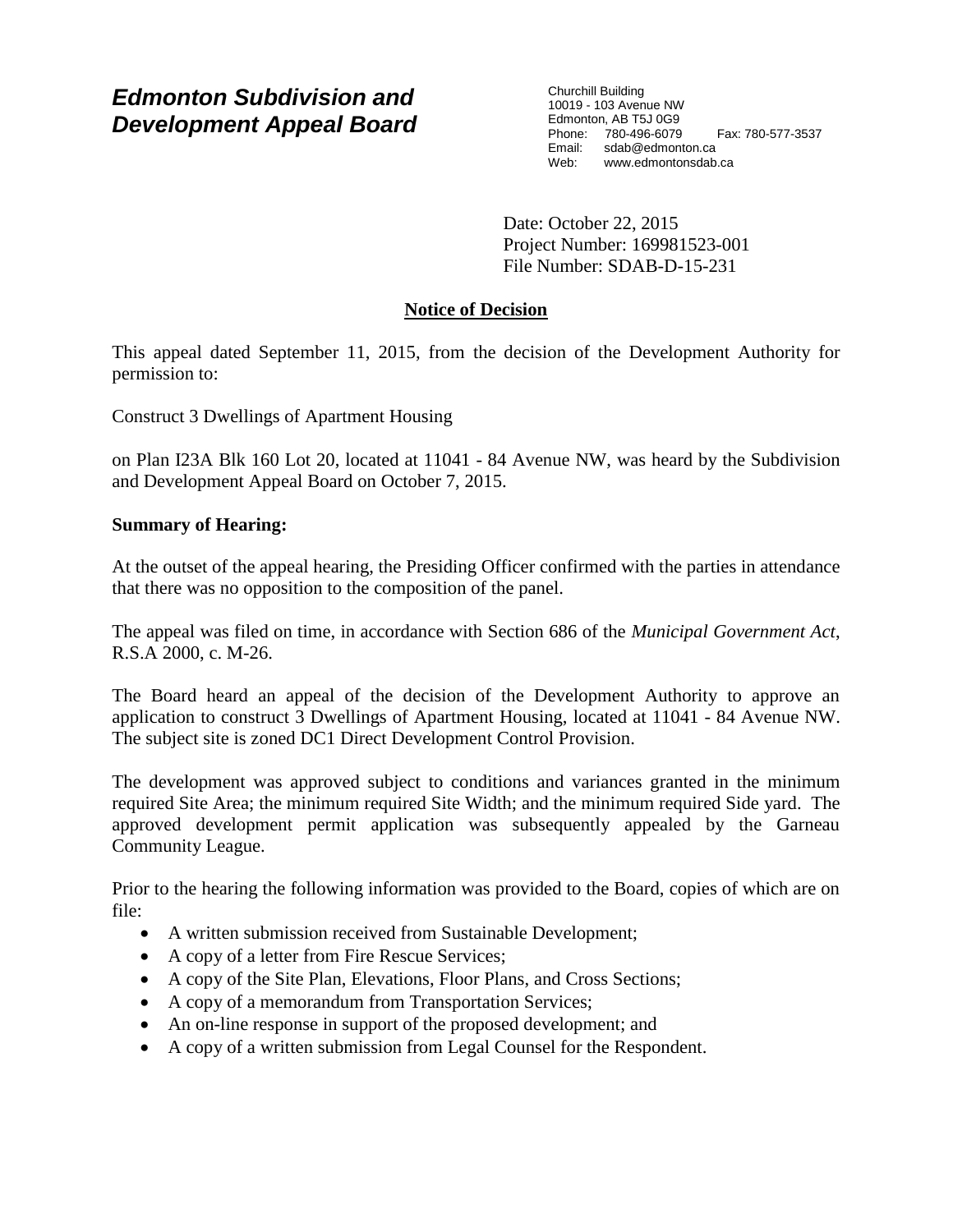The Board heard from Ms. de Villars, representing The Garneau Community League, who made the following points:

- 1. She addressed the issue of jurisdiction and whether or not the Development Authority or the Board can grant a variance in the DC1 Direct Development Control Provision under the Garneau Area Redevelopment Plan (GARP).
- 2. She submitted that the Development Authority failed to follow the directions of City Council as outlined in Section 641 of the *Municipal Government Act.*
- 3. She was aware that the Board cannot change the decision of the Development Authority if the directions of City Council were followed.
- 4. She submitted that the Development Authority's interpretation of the GARP is incorrect as follows:
	- 1. The direction of City Council under GARP, Policy Number: 1.1 Sub-Area 1, City Council removed a part of Sub-Area 1 that included the site to be designated a "Special Character Residential Area".
	- 2. This contains historical houses that are an asset to the City and it is clear that City Council's intention is to preserve its character in the DC1 Direct Development Control Provision.
	- 3. She outlined the DC1 Direct Development Control Provision and found Sub-Area 5 of the GARP the rationale for the "Special Character Residential Area".
	- 4. The rationale for the "Special Character Residential Area" is defined as architectural detailing and variety in built form.
	- 5. This contains existing structures and the regulations are intended to ensure sensitivity to existing structures followed by a list of Uses to be considered and emphasized the list of Uses is merely for consideration.
	- 6. The Development Criteria is referred to in Section 710.4 of the Land Use Bylaw (LUB) 1992.
	- 7. She referenced the 1982 Bylaw 5996, the RF3 Low Density Redevelopment Zone and stated that the current RF3 regulations are not to be considered.
	- 8. In reference to the RF3 in the LUB 5996 the argument was made that the proposed development built on the required Site Area and Site Width would not be compatible with the scale, massing and siting of adjacent buildings.
	- 9. In her opinion, the Development Authority does not have the jurisdiction to vary the Site Area and Site Width.

The Board then heard from Mr. Vasquez, representing Sustainable Development, who made the following points:

- 1. He was speaking on behalf of the Mr. Harrison, the Development Authority that reviewed the development permit application.
- 2. He reviewed Mr. Harrison's written submission, marked "Exhibit A".
- 3. He provided reasons why the GARP supports the proposed development and the steps he took when reviewing the application, granting the variances and approving the proposed development.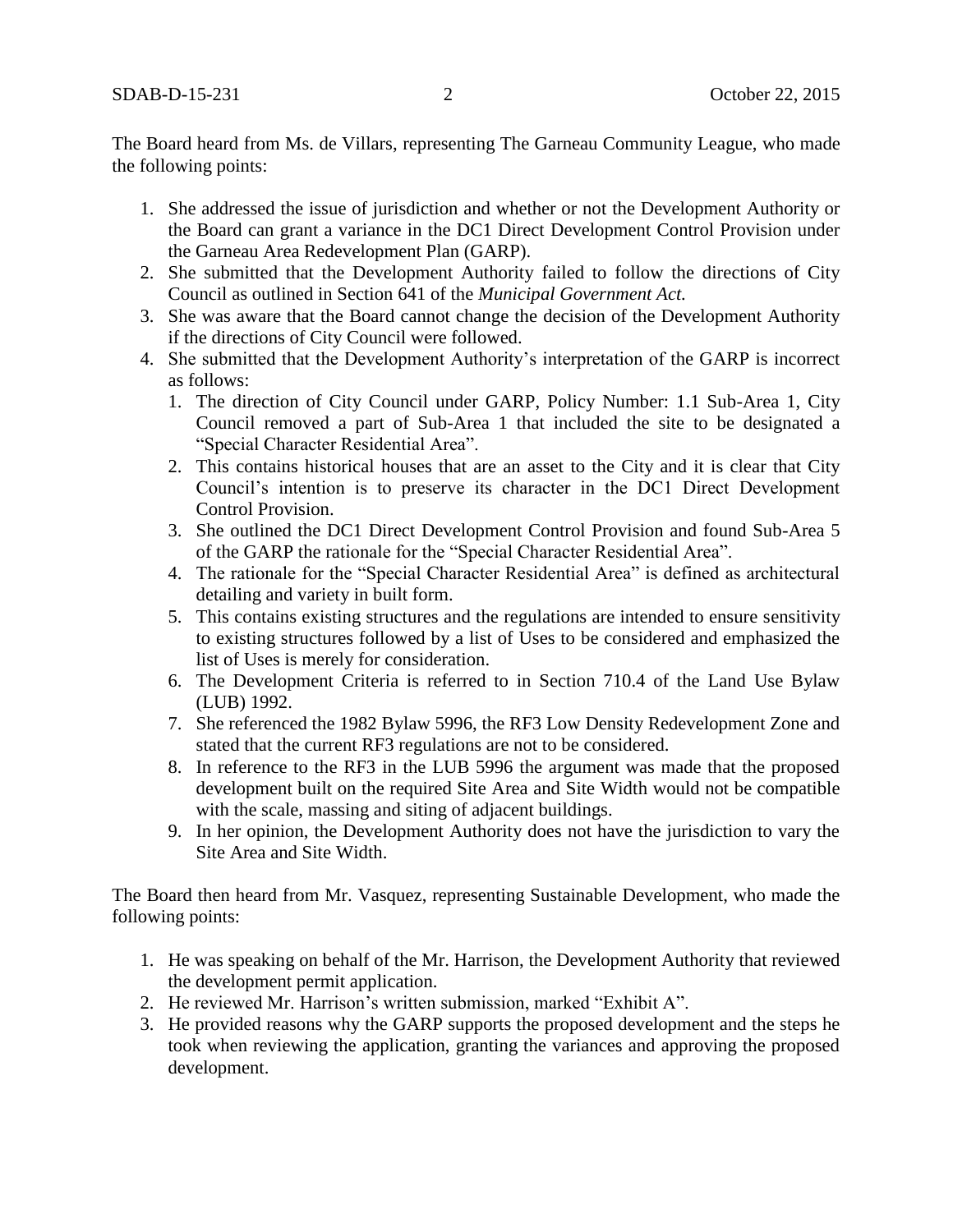- 4. In the original submission, if the subject Site was to be enveloped at 800 square metres that the decision may not meet the criteria set out in the DC1 Direct Development Control Provision specifically under Clauses 3 and 5 of the Development Criteria.
- 5. He provided the Board with an email showing the results of consultation with the City Heritage Planner who supports the look of the house as it meets the style that existed in the 1920's which is an English Cottage style look, marked "Exhibit B".

In response to questions by the Board, Mr. Vasquez provided the following information:

- 1. He provided the Board with a diagram showing the development if it was on an 800 square metres site compared to the proposed site, marked "Exhibit C".
- 2. The enlarged site will have excessive Side Yards which will not have the same look and feel and massing as the general residential feel and look in the neighbourhood.
- 3. With regard to the LUB and the RF3 regulations specific to whether there were any guidelines, regulations, or provisions within the GARP that alters the RF3 regulations and provisions. There seems to be something missing here.
- 4. He confirmed that the majority of lot sizes in this neighbourhood are 10 metres wide.

The Board then heard from Mr. Murphy, Legal Counsel for the Respondent, Crestwood Condominiums Inc., who made the following points:

- 1. He provided the Board with a copy of the original Subdivision Plan for the area, which showed a number of similar sized lots.
- 2. He provided the Board with a document showing a standard size of half a chain (33 feet) by 2 chains (132 feet) for approximately 400 square metres, marked Exhibit D.
- 3. Since the original Subdivision was initially approved there have been no subdivisions in the area except for some consolidation of lots including three lots that were turned into two lots but nothing large enough to get to 800 square metres.
- 4. He reviewed his written submission with the Board that was provided at the outset of the hearing.
- 5. He referred to TAB 1 of his submission, the initial development permit application, and stated that there are two legal addresses listed on the development permit.
- 6. Initially, the Respondent planned to build on the two lots; however, they were told that a development would not be approved as the resulting mass will be out of character in the neighbourhood.
- 7. The reason the RF3 Low Density Redevelopment Zone was not reproduced in the DC1 Direct Development Control Provision was because City Council did not want the consolidation that is common in RF3 to occur in this area.
- 8. They wanted the DC1 Direct Development Control Provision to incorporate changes made to the RF3 zone in the LUB.
- 9. The references to the LUB should be read as it existed in 2001 and not in 1982. In his opinion, this point was immaterial for the Board to consider.
- 10. He referred to TAB 2 of his submission, an introduction to the GARP and talked about how the proposed development fits in the goals in the family framework.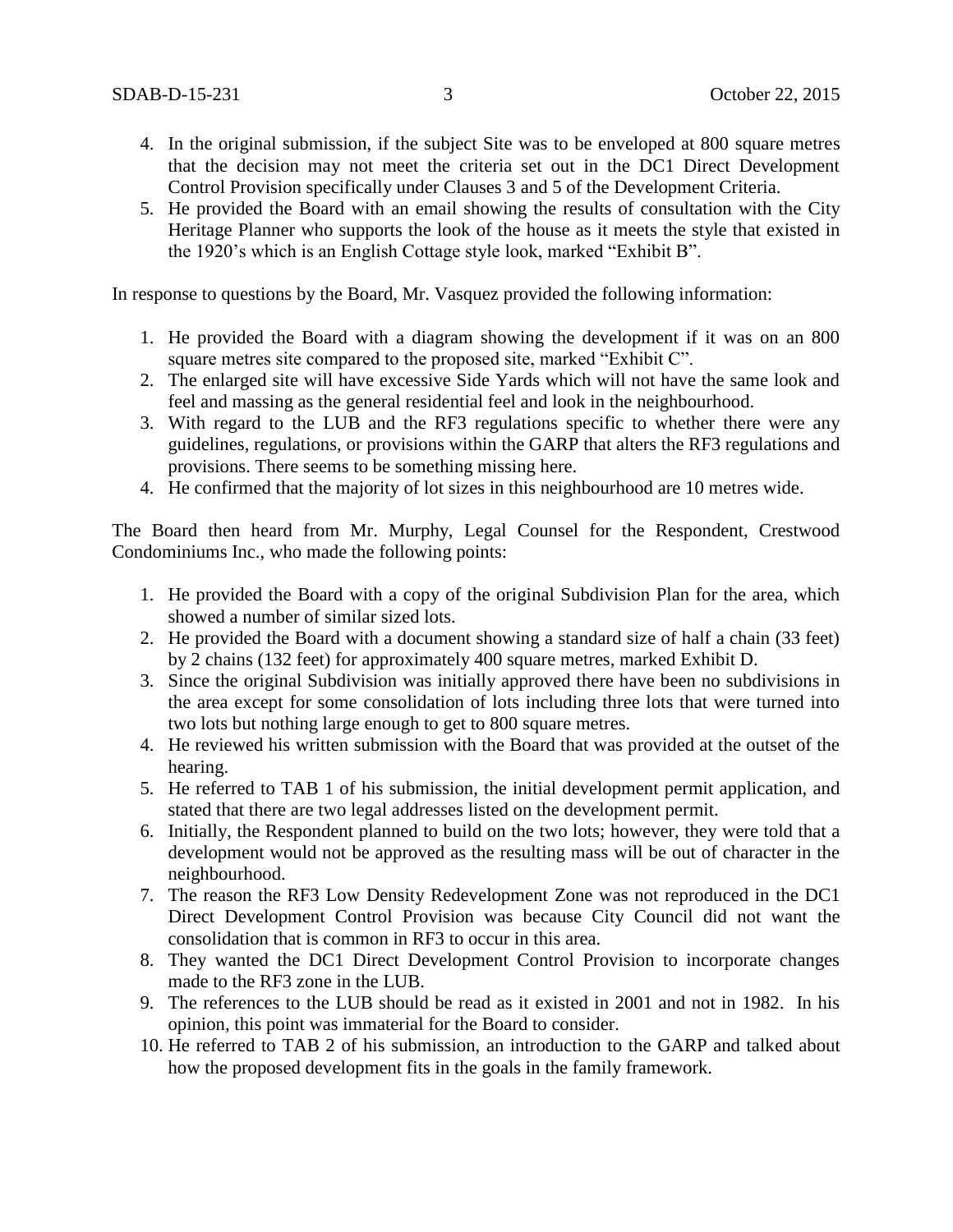- 11. He characterized the goals as seeking to increased density in the area that can be a compact form of the development, as it existed in 1982.
- 12. With regard to the parking goal that the subject Site provided for six parking spaces on the subject Site.
- 13. He referred to TAB 3 of his submission, the GARP, Policy Number 1.1 that applies to the subject Site.
- 14. The previous house on the subject Site was torn down and the goals with regard to the retention and rehabilitation of existing buildings does not apply in this case.
- 15. The other two goals relate to the look and feel of the buildings and not the type of house.
- 16. He referred to TAB 4 of his submission, a copy of the DC1 Direct Development Control Provision. The rationale of the DC1 Direct Development Control Provision contemplated infill development, which was an important goal in 1982. Infill remains an important goal today, and Mr. Murphy referred to the Edmonton Infill Roadmap included in TAB 4.
- 17. He conceded that the DC1 Direct Development Control Provision is different from other DC1 zones and the Uses are not listed but considered suggestions the Development Authority retained the element of Discretion to allow a permit.
- 18. The DC1 Direct Development Control Provision relates to a small area and all of the Uses have been listed as considered Uses notwithstanding the small area in which most lots are 33 feet wide.
- 19. With regard to the Apartment Housing Use for four or fewer units, this is a form of infill land in an RF3 Low Density Redevelopment Zone to consolidate lots of this development. However, consolidation of lots was not the way to proceed because it would not comply as advised by the Heritage Planner.
- 20. The support of the Heritage Planner brought into consideration developments that are sensitive in scale to other buildings in the area.
- 21. He referred to TAB 6 of his submission, an email between the Respondent and the Heritage Planner that indicates the Heritage Planner suggested that the windows should be changed, which has been done.
- 22. With regard to the DC1 Direct Development Control Provision found in TAB 4 of his submission, he stated that there is not a Special Land Use Provision that applies in Clause 1 of the Development Criteria as Clause 2 indicates that the variance power was in addition to the variance power provided to the Development Authority under Section 11 of the Edmonton Zoning Bylaw.
- 23. Clause 1 of the Development Criteria requires the Development Authority to find hardship but Clause 2 of the Bylaw does not require a Development Authority to find hardship but allows the Development Authority to vary the RF3 regulations of the Land Use Bylaw if doing so meets the development criteria of the DC1 Direct Development Control Provision.
- 24. The second decision referred to by Ms. de Villars related to a Row Housing development that was rejected due to massing concerns.
- 25. In that decision, the Board found that the Development Authority erred by not finding hardship prior to granting a variance and this was a mischaracterizing of the Development Authority's variance power.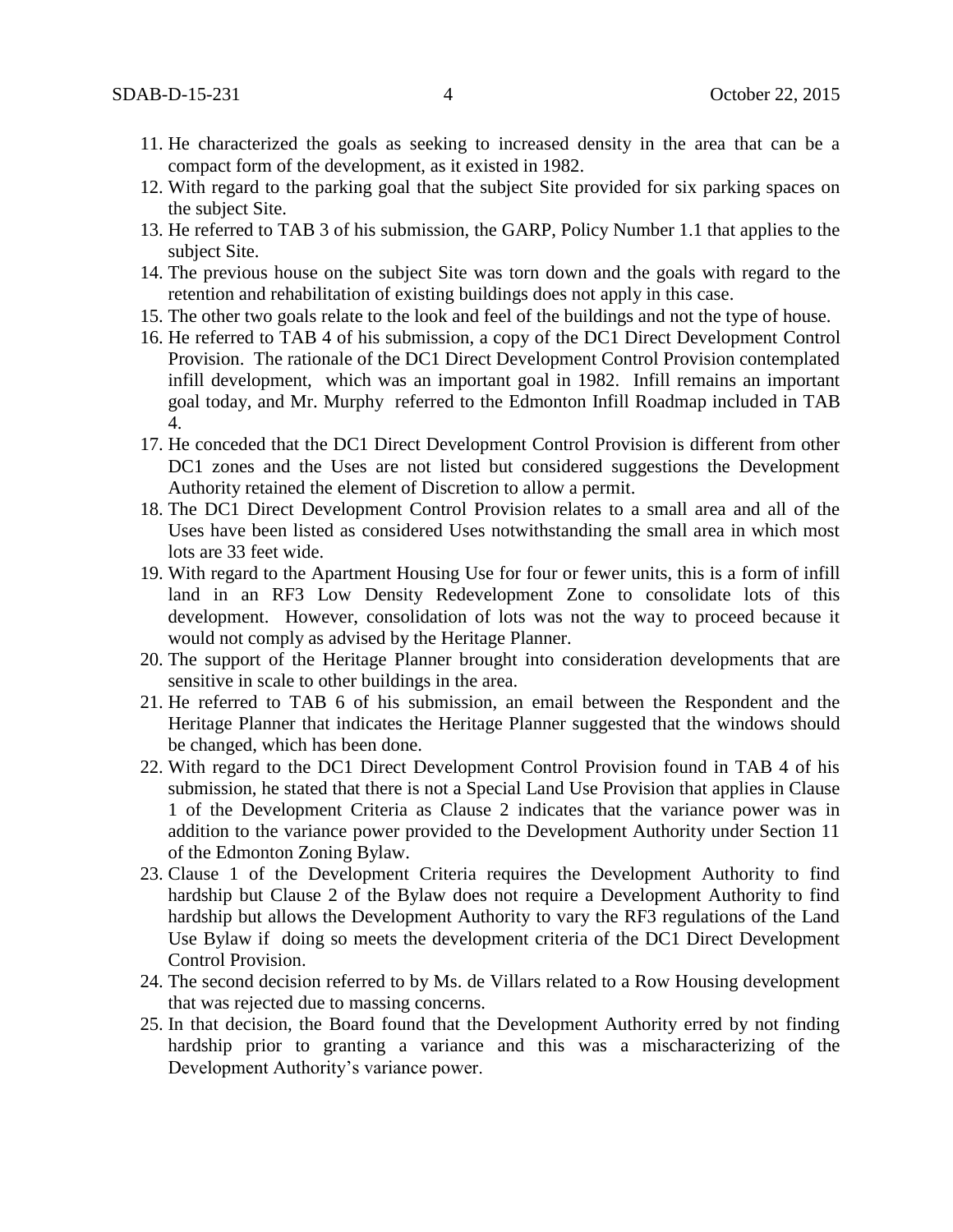- 26. TAB 5 of his submission is the RF3 Low Density Redevelopment District from the old Land Use Bylaw.
- 27. TAB 7 of his submission is the map showing the support from neighbouring property owners based on the community consultation that was carried out.
- 28. TAB 8 of his submission is a rendering of the streetscape and landscaping plan.
- 29. The proposed development fits in with the scale of other houses on the street.
- 30. He referred to the Consulting Report done by Altus Group that he submitted at the outset of the hearing. On Page 15, the Consultant stated that 72 percent of the houses in that area are two Storey or two and a half Storey developments.
- 31. TAB 9 of his submission are two decisions with attached photographs, where the SDAB approved a three Dwelling Apartment Housing to be built in the immediate area of the subject Site. Mr. Murphy suggested the developments are characteristic of the neighbourhood.
- 32. His interpretation of Section 641.4 of the *Municipal Government Act* is that when the Development Authority has exercised discretion, the SDAB can review that exercise. This time the Development Authority exercised Discretion in a manner to advance the goal of the GARP and should not be interfered with.
- 33. TAB 10 of his submission are photographs of another house in the area which is considered aesthetically pleasing; however, when old houses need to be redeveloped it should be done in a sensitive way such as this.

In response to questions by the Board, Mr. Murphy provided the following information:

- 1. With regard to City Council's intent to control density by requiring a minimum Site Width and Site size, he stated that the plan should not be reviewed in pieces but as a whole. That is, the Development Authority granted a variance power under the DC1 Direct Development Control Provision.
- 2. He confirmed that Community Consultation was undertaken even though it was not required.
- 3. The variance power in the DC1 Direct Development Control Bylaw was in addition to the power in Section 11 incorporated by the specific regulations in the Bylaw.

In rebuttal, Ms. de Villars made the following points:

- 1. The Garneau area has increased in density and is the second densest area in the City besides Oliver.
- 2. The proposed development is specific to the DC1 Direct Development Control Provision and applies to a number of blocks in central area to be preserved.
- 3. Policy Number 1.1 talks about what it looks like but refers to the DC1 Direct Development Control Bylaw which discusses Uses and Density.
- 4. Approval of the proposed development would mean that every 33 foot lot could have four units on it, which is not the intention of the GARP.
- 5. City Council wants to preserve the area by restricting the type or kind of housing one can build, based on the volume of land that one owns.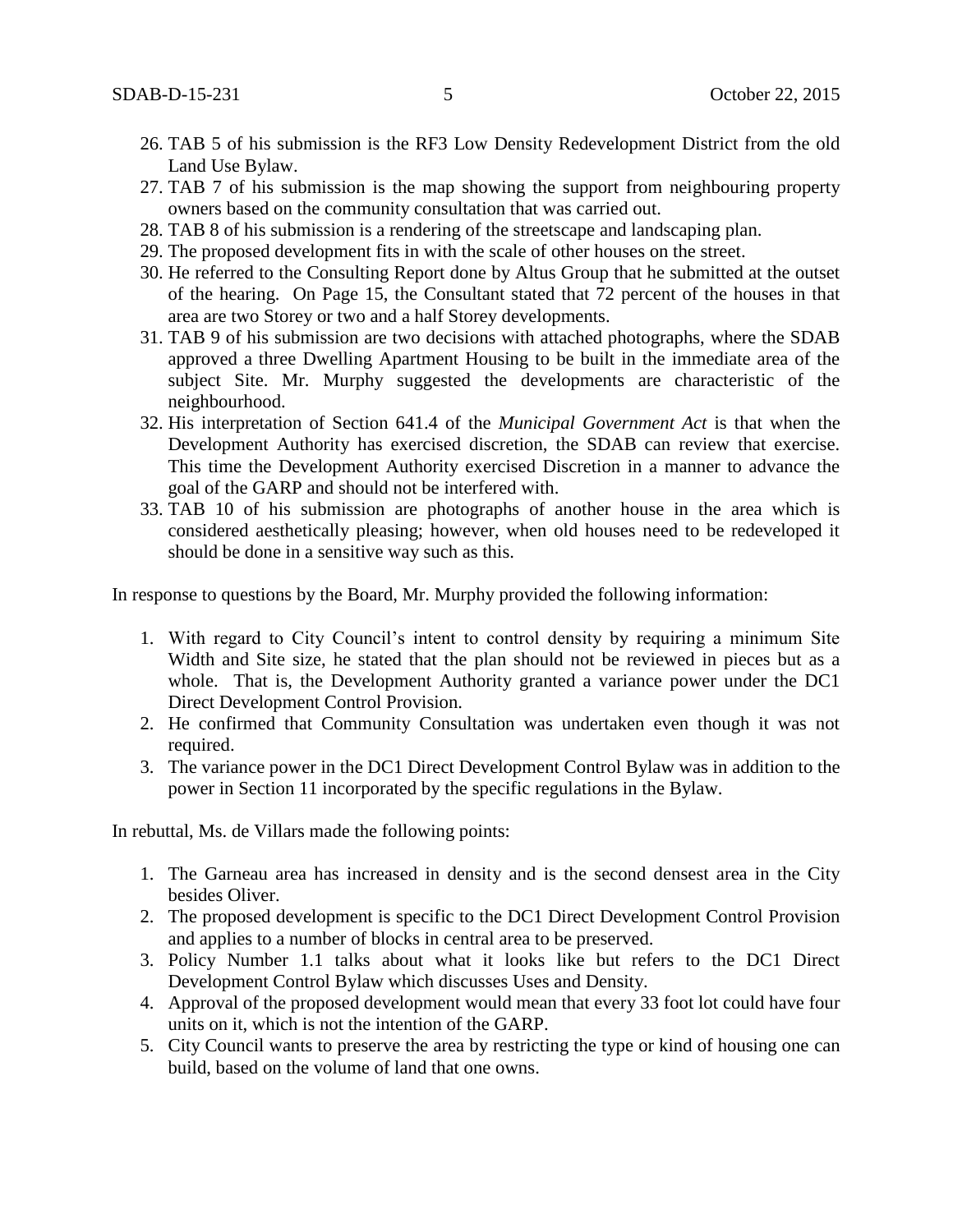- 6. In regard to Community Consultation, she stated that she represents 53 people on the Planning Committee who live throughout the Garneau neighborhood.
- 7. The GARP intends to preserve older detached housing and reiterated that the Development Authority does not have the power to vary that.

At this point, Mr. Kropf, a technical advisor, wanted to provide additional comments.

The Presiding Officer was reluctant to allow Mr. Kropf to speak as Ms. de Villars is the Appellant and provided comments in rebuttal.

Mr. Murphy indicated that he did not object to Mr. Kropf providing additional comments as long as he could provide a rebuttal to his comments.

Mr. Kropf referenced the Garneau Municipal Plan as it existed prior to Plan Edmonton. The Presiding Officer called the meeting to order as this was new material being presented in rebuttal.

### **Decision:**

The appeal is DENIED and the decision of the Development Authority is CONFIRMED. The development is GRANTED as approved by the Development Authority and the following variances are ALLOWED:

- 1. Pursuant to Section 140.4 (1) (f) the minimum Site Area is relaxed from 800 m2 to 404 m2.
- 2. Pursuant to Section 140.4 (2) (e) the minimum Site Width is relaxed from 20 m to 10 m.
- 3. Pursuant to Section 140.4 (8) (a) the minimum Side Yard is relaxed from 2.0 m to 1.2 m.

The development is granted subject to the following CONDITIONS:

- 1. All planting shall be installed to the finished grade. Where, in the opinion of the Development Officer, this is not practical, planters may be used. Such planters shall be of adequate design, having sufficient soil capacity and insulation to promote healthy growth.
- 2. Landscaping which extends onto or over City-owned lands shall be developed in accordance with the Boulevard Bylaw No. 7829, as amended.
- 3. Any future deck development greater than 0.6m (2ft) in height will require development and building permit approvals.

Note: A Building Permit is required for any construction or change in use of a building. For a building permit, and prior to the Plans Examination review, you require construction drawings and the payment of fees. Please contact the 311 Call Centre for further information.

- 1. The fence shall be installed entirely on or within property lines
- 2. The fence shall not impede any sightlines for vehicular or pedestrian traffic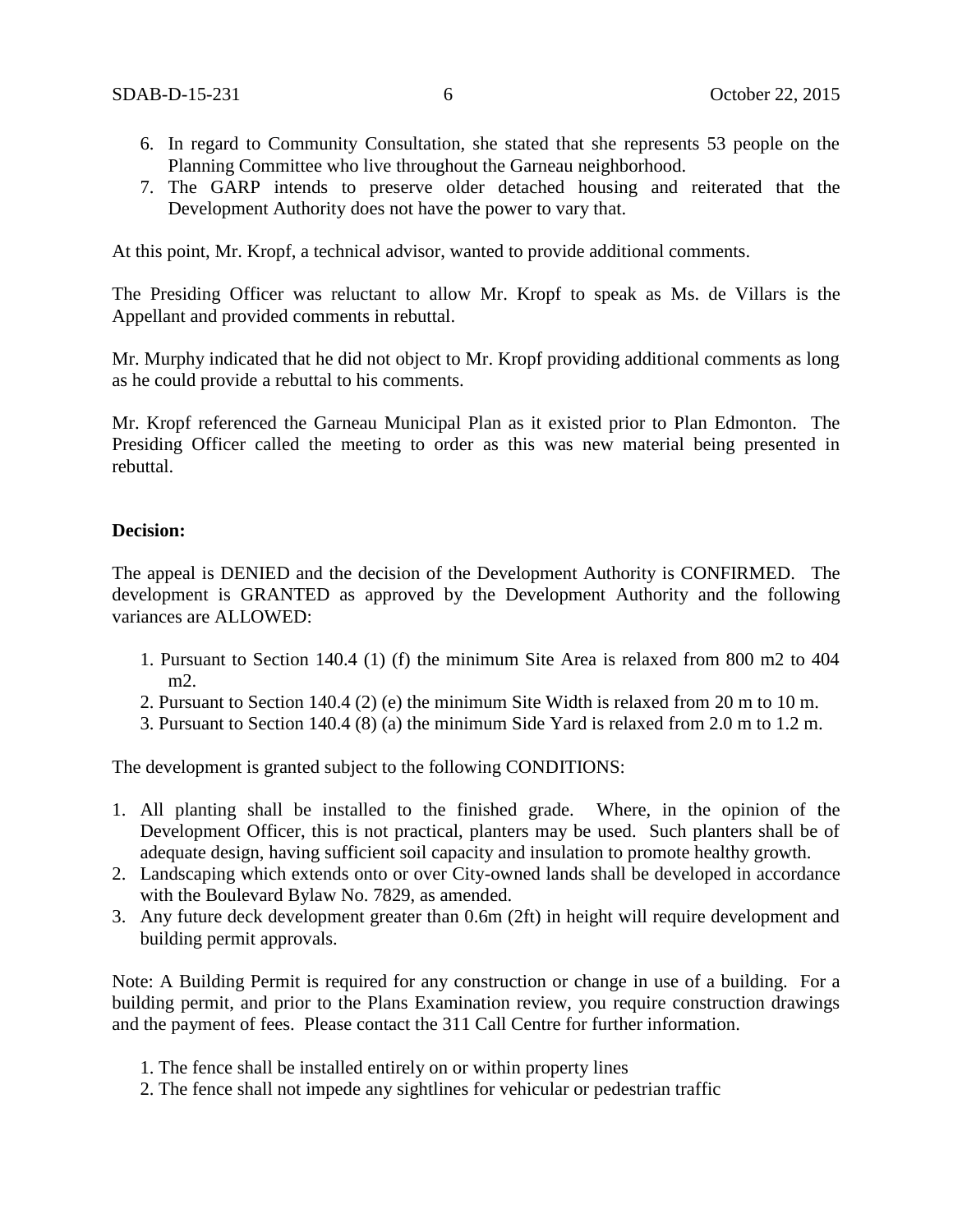- 3. The fence shall not exceed <height of approved fence> in height as approved in this permit
- 4. The materials of the fence shall be similar to, or better than, the standard of surrounding development (Section 57.2)
- 4. An approved Development Permit means that the proposed development has been reviewed against the provisions of this bylaw. It does not remove obligations to conform with other legislation, bylaws or land title instruments such as the Municipal Government Act, the Edmonton Building Permit Bylaw or any caveats, covenants or easements that might be attached to the Site (Section 5.2).
- 5. PRIOR TO THE RELEASE OF DRAWINGS FOR BUILDING PERMIT REVIEW, the applicant or property owner shall pay a Lot Grading Fee of \$ 220.00.
- 6. A detailed landscaping plan shall be submitted by the applicant in accordance to Sections 15.4 and 69.2 of the Edmonton Zoning Bylaw 12800 and shall be to the satisfaction of the Development Officer.
- 7. PRIOR TO THE RELEASE OF DRAWINGS FOR BUILDING PERMIT REVIEW, the applicant or property owner shall provide a guaranteed security to ensure that landscaping is provided and maintained for two growing seasons. The Landscape Security may be held for two full years after the landscaping has been completed. This security may take the following forms:
	- a) cash to a value equal to 100% of the established landscaping costs; or
	- b) an irrevocable letter of credit having a value equivalent to 100% of the established landscaping costs.
- 8. Any letter of credit shall allow for partial draws. If the landscaping is not completed in accordance with the approved Landscape Plan(s) within one growing season after completion of the development or if the landscaping is not well maintained and in a healthy condition two growing seasons after completion of the landscaping, the City may draw on the security for its use absolutely. Reference Section 55.6.
- 9. An approved Development Permit means that the proposed development has been reviewed only against the provisions of the Edmonton Zoning Bylaw. It does not remove obligations to conform with other legislation, bylaws or land title instruments such as the Municipal Government Act, the ERCB Directive 079, the Edmonton Safety Codes Permit Bylaw or any caveats, covenants or easements that might be attached to the Site.
- 10. PRIOR TO THE RELEASE OF DRAWINGS FOR BUILDING PERMIT REVIEW, the applicant or property owner shall pay a Sanitary Sewer Trunk Fund fee of \$ 2,042.00. All assessments are based upon information currently available to the City. The SSTF charges are quoted for the calendar year in which the development permit is granted. The final applicable rate is subject to change based on the year in which the payment is collected by the City of Edmonton.
- 11. Exterior finishes shall primarily emphasize subdued colours.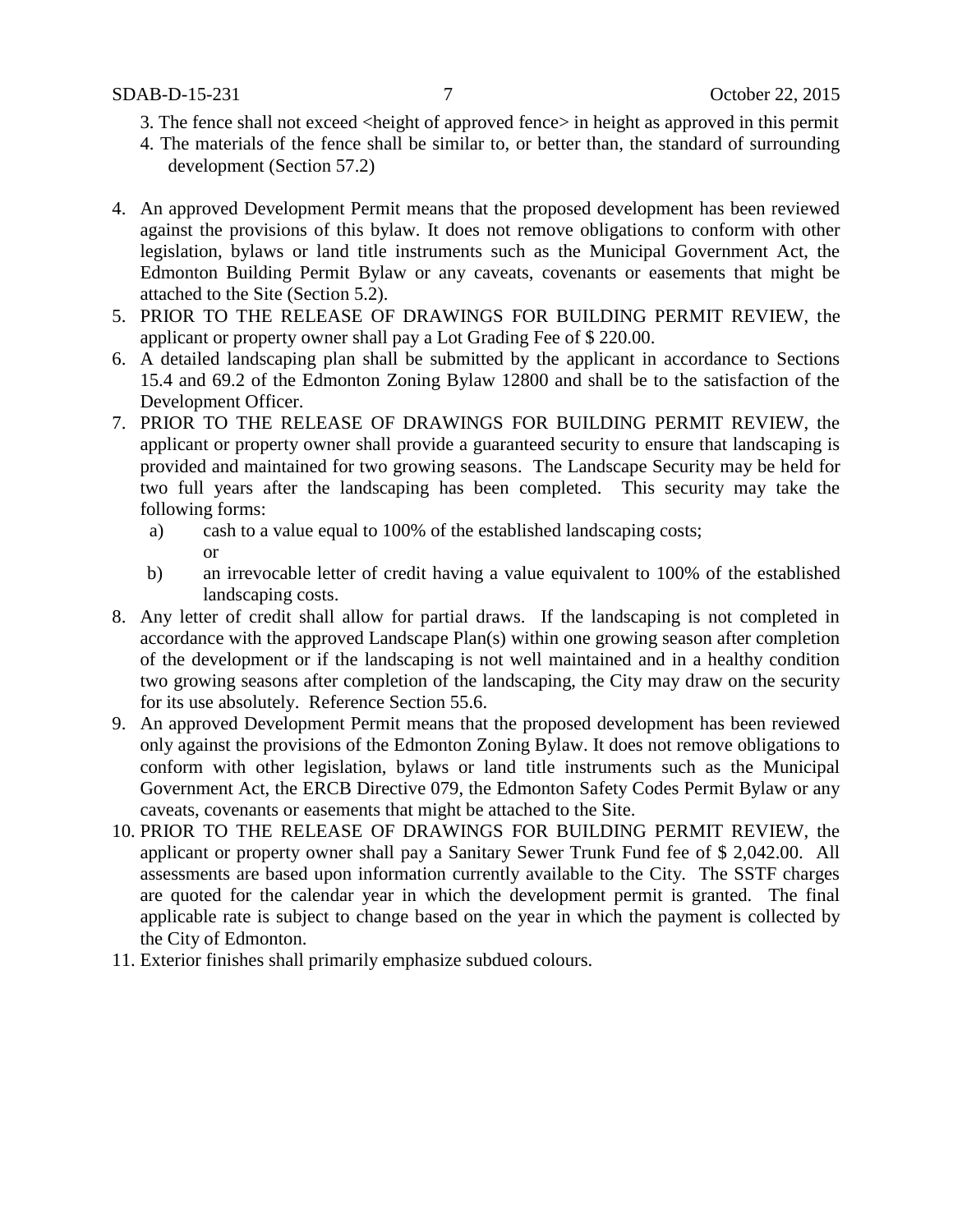- 12. There may be utilities within road right-of-way not specified that must be considered during construction. The owner/applicant is responsible for the location of all underground and above ground utilities and maintaining required clearances as specified by the utility compani9es. Alberta One-Call (1-800-242-3447) and Shaw Cable (1-866-344-7429; www.digshaw.ca) should be contacted at least two weeks prior to the work beginning to have utilities located. Any costs associated with relocations and/or removals shall be at the expense of the owner/applicant.
- 13. Any alley, sidewalk or boulevard damage occurring as a result of construction traffic must be restored to the satisfaction of Transportation Services, as per Section 15.5(f) of the Zoning Bylaw. The alley, sidewalks and boulevard will be inspected by Transportation Services prior to construction, and again once construction is complete. All expenses incurred for repair are to be borne by the owner.

### ADVISEMENTS

- 1. Bicycle parking should meet the requirements of the Zoning Bylaw.
- 2. Transportation Services has no objection to the proposed tandem parking stalls.
- 3. The applicant is advised that reconstruction of the sidewalk on 84 Avenue would be supported with the redevelopment of the site. The applicant may contact Mohammed Bashar (780-496-1799) for more information on sidewalk construction requirements.

### **Reasons for Decision:**

The Board finds the following:

- 1. The proposed development is within the Garneau Area Redevelopment Plan, which was developed in 1984 when the Edmonton Land Use Bylaw 5996 was in effect.
- 2. Pursuant to Section 2.7 of the Edmonton Zoning Bylaw, the Board is required to refer back to the Land Use Bylaw 5996, which directs the application of the RF3 Low Density Development Zone in the DC1 Direct Development Control Provision.
- 3. The proposed development is a three-dwelling Apartment Building and Apartment Housing containing no more than four dwellings is listed as a Use to be considered in the DC1 Direct Development Control District.
- 4. Pursuant to Section 641.4(b) of the *Municipal Government Act*, the Board does not accept the Appellant's contention that the Development Authority failed to follow the directions of Council by varying three regulations of the RF3 Low Density Redevelopment Zone of the Land Use Bylaw 5996. For the following reasons:
	- a. Clause 2 of the Development Criteria on page 147 of the Garneau Area Redevelopment Plan specifically authorizes the Development Officer to relax the regulations of the RF3 zone where such relaxation assists in achieving the development criteria in clauses 3, 4 and 5.
	- b. The proposed development is compatible with clause 3 because of the scale, massing and siting of adjacent buildings, as illustrated at Tab 8 of the Respondent's submission and as confirmed by written submission from the Heritage Planner.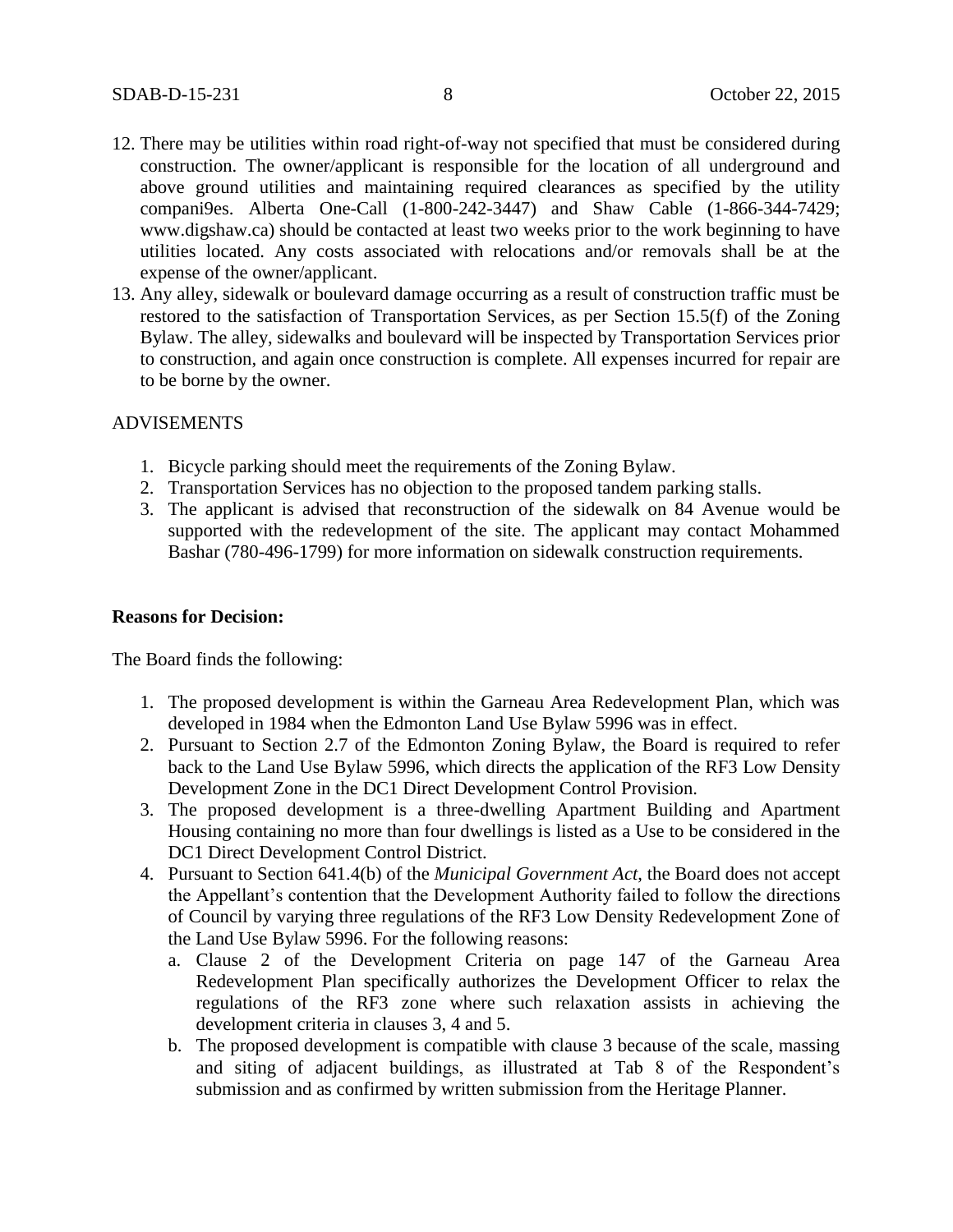- c. The proposed development is compatible with clause 4 because it does retain historically appropriate details of rooflines, doors and windows, trim, exterior finishing materials to the greatest extent possible, as confirmed by the submitted plans and the submission of the Heritage Planner.
- d. The design and appearance of the proposed development is compatible with clause 5 because it incorporates building details and finishing materials common to early 1920 detached housing in the area.
- 5. The Board acknowledges the Appellant's contention that the proposed development is located within a "Special Character Residential Area" to which special development criteria apply, but finds that the proposed residential development is compatible with those criteria.
- 6. The Board is satisfied that the Development Authority did follow the direction of council and further, that the Development Authority exercised the available discretion in a reasonable manner.
- 7. Accordingly, the Board is satisfied that the proposed development will not unduly interfere with the amenities of the neighbourhood, or materially interfere with or affect the use, enjoyment or value of neighbouring parcels of land.

## **Important Information for Applicant/Appellant**

- 1. This is not a Building Permit. A Building Permit must be obtained separately from the Sustainable Development Department, located on the  $5<sup>th</sup>$  Floor, 10250 – 101 Street, Edmonton.
- 2. Obtaining a Development Permit does not relieve you from complying with:
	- a) the requirements of the *Edmonton Zoning Bylaw*, insofar as those requirements have not been relaxed or varied by a decision of the Subdivision and Development Appeal Board,
	- b) the requirements of the *Alberta Safety Codes Act*,
	- c) the *Alberta Regulation 204/207 – Safety Codes Act – Permit Regulation*,
	- d) the requirements of any other appropriate federal, provincial or municipal legislation,
	- e) the conditions of any caveat, covenant, easement or other instrument affecting a building or land.
- 3. When an application for a Development Permit has been approved by the Subdivision and Development Appeal Board, it shall not be valid unless and until any conditions of approval, save those of a continuing nature, have been fulfilled.
- 4. A Development Permit will expire in accordance to the provisions of Section 22 of the *Edmonton Zoning Bylaw, Bylaw 12800*, as amended.